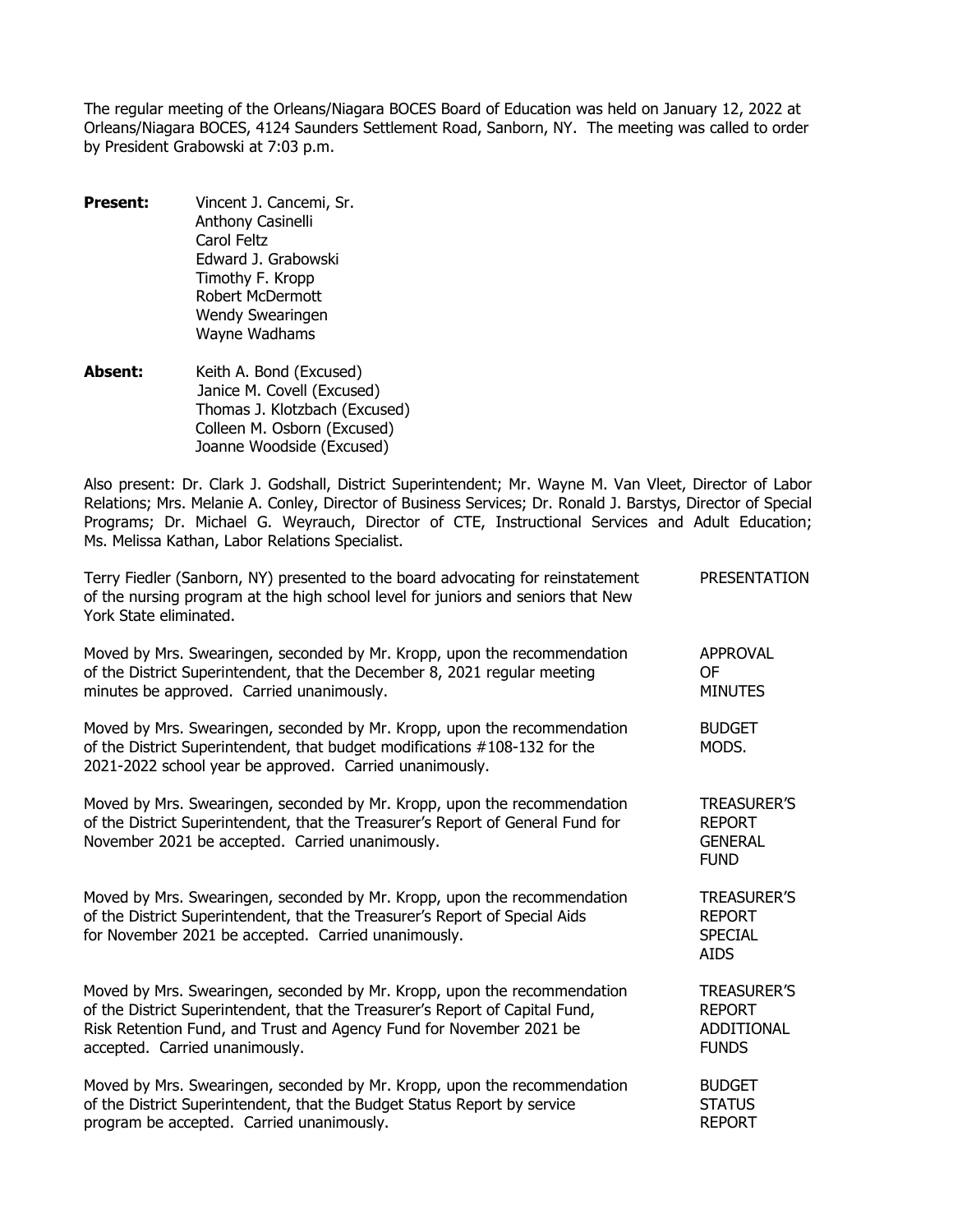| <b>Career Education:</b> Career and technical education is working hard every<br>day to cover classes (because of COVID absences). Adult education is<br>registering for spring session skilled trades programs. There are 14 adult<br>students starting the Licensed Practical Nurse (LPN) program. A Certified<br>Nursing Assistant (CNA) program is starting in Niagara Falls.<br>Facilities: A written report was provided.<br>Public Relations: A written report was provided.<br>Legislation: January 29, 2022 is the NOSBA Legislative Breakfast.<br>Audit: Internal audit is being conducted. | <b>BOARD</b><br><b>COMMITTEE</b><br><b>REPORTS</b>                 |
|-------------------------------------------------------------------------------------------------------------------------------------------------------------------------------------------------------------------------------------------------------------------------------------------------------------------------------------------------------------------------------------------------------------------------------------------------------------------------------------------------------------------------------------------------------------------------------------------------------|--------------------------------------------------------------------|
| Dr. Godshall reviewed his suggested changes to the Code of Conduct and<br>proposed Board Policy No. 3410 (Recording and Listening Devices). He<br>suggested that the February 5, 2022 board training session be postponed and<br>that the February 9, 2022 board meeting be conducted virtually only. The<br>board agreed. Dr. Godshall stated that the New York State School Boards<br>Association (NYSSBA) Capital Conference (February 2, 2022) and Lobby Day<br>(February 9, 2022) have been changed to virtual. Registration is still required<br>for those who wish to attend.                  | SUPERIN-<br><b>TENDENT'S</b><br><b>COMMENTS</b>                    |
| Mrs. Conley reviewed the 2022-2023 special education and related services<br>budgets.                                                                                                                                                                                                                                                                                                                                                                                                                                                                                                                 | <b>BUDGET</b><br><b>REVIEW</b>                                     |
| Moved by Mrs. Swearingen, seconded by Mrs. Feltz, upon the recommendation<br>of the District Superintendent, that the 2022-2023 administrative calendar and<br>the Western New York regional school calendar be approved, as submitted.<br>Carried unanimously.                                                                                                                                                                                                                                                                                                                                       | 2022-2023<br>ADMIN. AND<br><b>SCHOOL</b><br><b>CALENDARS</b>       |
| Moved by Mrs. Swearingen, seconded by Mrs. Feltz, that the Board of Education<br>hereby designates April 26, 2022, for the component district boards of education<br>to meet and vote on the Orleans/Niagara BOCES administrative budget and<br>election of BOCES board members. Carried unanimously.                                                                                                                                                                                                                                                                                                 | <b>ANNUAL</b><br><b>MEETING</b><br><b>DATE</b><br>2022             |
| Moved by Mrs. Swearingen, seconded by Mrs. Feltz, upon the recommendation of<br>the District Superintendent, that the Board of Education hold a special meeting<br>to conduct board member training at a date and time to be determined.<br>Carried unanimously.                                                                                                                                                                                                                                                                                                                                      | SPECIAL<br><b>BOARD</b><br><b>MEETING</b>                          |
| Moved by Mrs. Swearingen, seconded by Mrs. Feltz, upon the recommendation of<br>the District Superintendent, that the donation of a Haas CNC super mini CNC mill<br>and a mill vice from Performance Manufacturing, Middleport, NY, be accepted, to<br>be used by the Orleans CTEC advanced manufacturing and engineering program.<br>Carried unanimously.                                                                                                                                                                                                                                            | <b>DONATION</b>                                                    |
| Moved by Mrs. Swearingen, seconded by Mrs. Feltz, upon the recommendation of<br>the District Superintendent, that the Orleans/Niagara BOCES hereby acknowledges<br>receipt of the Single Audit Report for the year ended June 30, 2021 and the<br>auditor's findings and evaluations. Carried unanimously.                                                                                                                                                                                                                                                                                            | <b>FINANCIAL</b><br><b>REPORT</b><br>SINGLE AUDIT<br>ENDED 6/30/21 |
| Moved by Mr. Kropp, seconded by Mr. Wadhams, upon the recommendation of<br>the District Superintendent, that the resignation of Aimee Nicholas, Special<br><b>Education Teacher,</b> be accepted (due to retirement) effective June 30, 2022.<br>Carried unanimously.                                                                                                                                                                                                                                                                                                                                 | <b>RESIGNATION</b><br>A. NICHOLAS                                  |
| Moved by Mr. Kropp, seconded by Mr. Wadhams, upon the recommendation of<br>the District Superintendent, that the resignation of Bryan Whitley-Grassi,<br>Instructional Support Services in Professional Development, be accepted<br>effective January 21, 2022. Carried unanimously.                                                                                                                                                                                                                                                                                                                  | <b>RESIGNATION</b><br><b>B. WHITLEY-</b><br><b>GRASSI</b>          |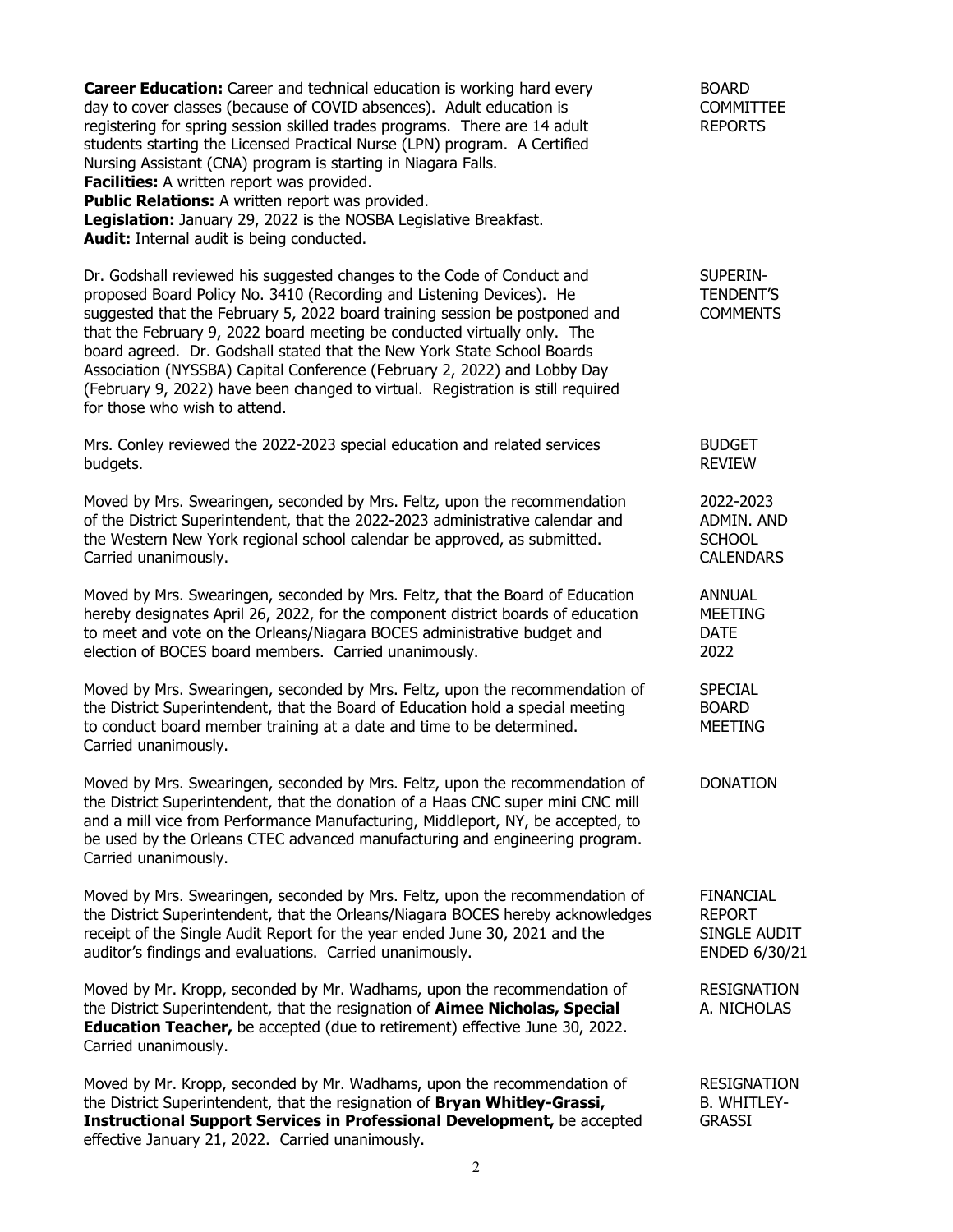Moved by Mr. Kropp, seconded by Mr. Wadhams, upon the recommendation of RESIGNATION the District Superintendent, that the resignation of **Rachel Cunningham,** CUNNINGHAM **Teacher Aide (Special Education),** be accepted effective December 24, 2021. Carried unanimously.

Moved by Mr. Kropp, seconded by Mr. Wadhams, upon the recommendation of RESIGNATION the District Superintendent, that the resignation of **Spencer Fry, Teacher Aide** S. FRY **(Personal Care),** be accepted effective December 29, 2021. Carried unanimously.

Moved by Mr. Kropp, seconded by Mr. Wadhams, upon the recommendation of RESIGNATION the District Superintendent, that the resignation (due to retirement) of M. VIVIAN **Mark Vivian, Building Maintenance Worker,** be accepted effective at the end of the day on October 7, 2022. Carried unanimously.

Moved by Mr. Kropp, seconded by Mr. Wadhams, upon the recommendation of EXTENDED the District Superintendent, that **Stacy Smith, Speech and Hearing Teacher,** SICK<br>be granted up to 22.5 days of extended sick leave, effective the afternoon of **LEAVE** be granted up to 22.5 days of extended sick leave, effective the afternoon of CLEAVE<br>January 18, 2022, contingent upon the submission of required documentation. January 18, 2022, contingent upon the submission of required documentation. Such days of extended sick leave shall not remain accrued after the employee's return to work. Carried unanimously.

Moved by Mr. Cancemi, seconded by Mr. Wadhams, upon the recommendation RESCISSION of the District Superintendent, that the appointment of **Vanessa** OF **Patterson-Bancroft, Instructional Support Services in Special** APPOINTMENT **Education**, approved at the December 8, 2021 board meeting, be rescinded. V. PATTERSON-Carried unanimously. BANCROFT

Moved by Mr. Cancemi, seconded by Mr. Wadhams, upon the recommendation APPOINTMENT<br>of the District Superintendent, that **Kelsey Kwandrans, Sanborn, NY,** be ADULT/ of the District Superintendent, that **Kelsey Kwandrans, Sanborn, NY,** be ADULT/<br>appointed to serve on a full-time basis in the adult/continuing education CONTINUING appointed to serve on a full-time basis in the adult/continuing education program as **Literacy Instructor**, at the hourly salary of \$29.62, effective EDUCATION January 12, 2022 through June 30, 2022, unless terminated sooner. The individual shall receive sixteen (16) vacation days per fiscal year (to be pro-rated for actual time worked), bereavement leave for immediate family as approved by the District Superintendent or his designee, and holiday pay corresponding to the administrative calendar. Vacation leave may only be taken with approval from the Director of Adult Education Programs. If at the time of separation from employment an individual has used more vacation than accrued, the BOCES will be entitled to reimbursement for those days. The individual shall receive seven (7) sick days per fiscal year (to be pro-rated for actual time worked). The individual may carry over sick days into the next fiscal year (if re-appointed), up to a maximum of 120 days. Sick leave may be used for personal illness or immediate family illness (parent, spouse, or child). The District Superintendent is authorized to approve non-bereavement emergency leave. If approved, such paid leave shall be deducted from the employee's sick leave accrual. The individual shall be eligible for enrollment in health insurance coverage (single person, two-person or family coverage, as applicable), with BOCES premium contributions capped at fifty percent (50%) of the applicable premium in effect for the single-person managed care (Point of Service) plan or High Deductible Health Plan (HDHP), provided that the eligibility requirements of the health insurance plan are satisfied and fulfilled. The District Superintendent shall be authorized to administer the terms and provisions of this resolution. Terms and conditions of employment are subject to change. Carried unanimously.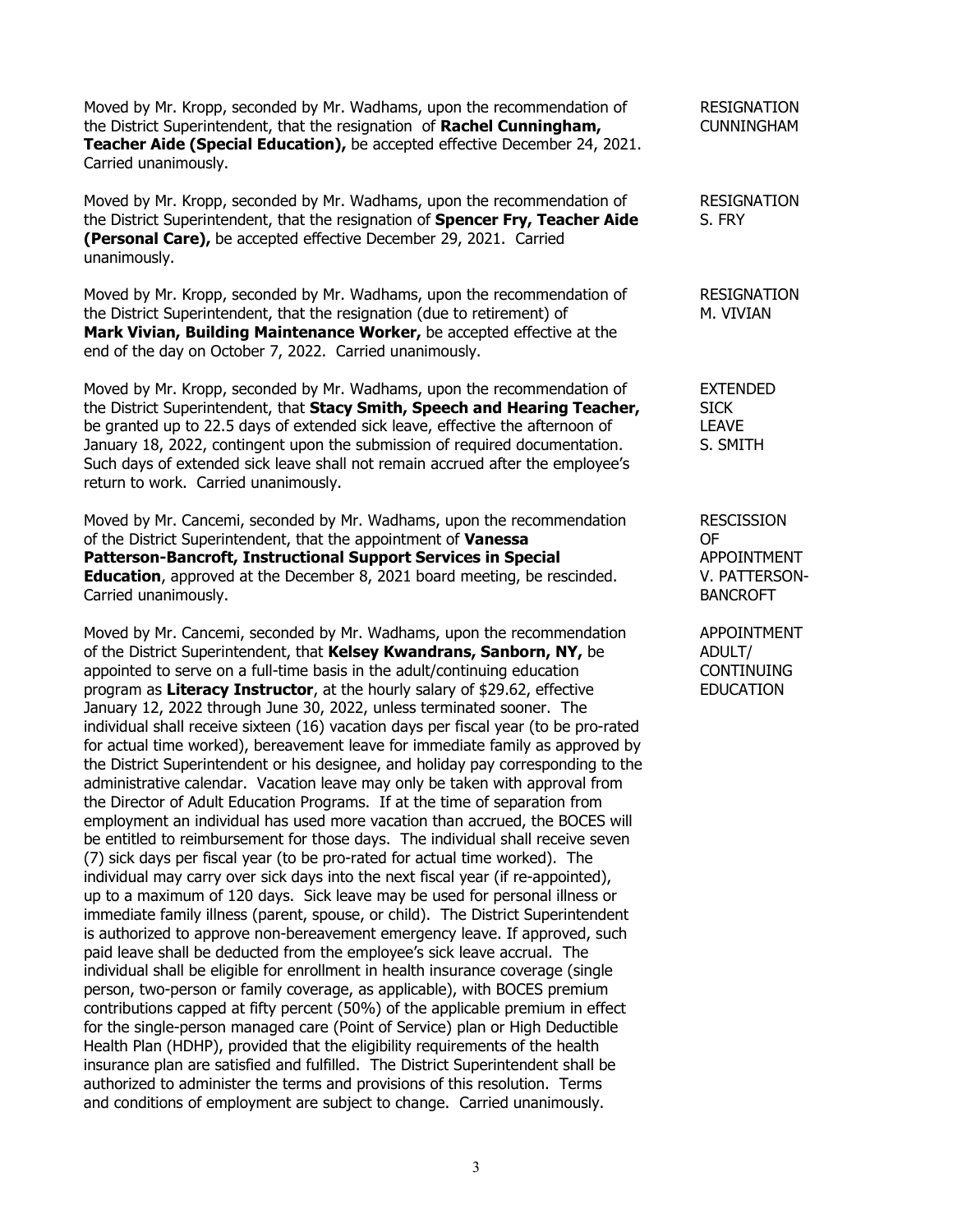Moved by Mr. Cancemi, seconded by Mr. Wadhams, upon the recommendation APPOINTMENT of the District Superintendent, that the following individual(s) be appointed HOME/ without benefits, except as required by law, to the part-time position of **home and the HOSPITAL**<br> **Home/Hospital Teacher** at an hourly salary of \$30.00 per hour for **hout the HOSPITAL Home/Hospital Teacher** at an hourly salary of \$30.00 per hour for instructional time and an hourly salary of \$15.00 per hour for planning time, effective as indicated below through June 30, 2022, unless terminated sooner. The employment of the individual(s) shall be at-will and at the pleasure of the Board of Education. The employment of the individual(s) shall be at-will and at the pleasure of the Board of Education. The employment of the individual(s) shall be utilized solely on an as-needed basis at the discretion of the District Superintendent. Employment shall be automatically discontinued effective June 30, 2022, unless terminated sooner. This appointment shall be conditional pending the results of a criminal history records check, to the extent required by law. This appointment is made on an emergency conditional basis.

**Kelly DiChristopher Margaret Herrington Lockport, NY**<br>**Effective Date: 1/3/22 Burt, NY** 

**Effective Date: 12/8/21** 

**Jay Kaplewicz Clarence, NY Effective Date: 12/8/21** Carried unanimously.

Moved by Mrs. Swearingen, seconded by Mr. Wadhams, upon the APPOINTMENT recommendation of the District Superintendent, that **Amanda Lukasik,** NON-CERT. **Lockport, NY,** be appointed to the position of **Account Clerk Typist,** FROB. effective January 13, 2022, to serve a 52-week probationary period, A. LUKASIK with salary and benefits per her initial appointment. Carried unanimously.

Moved by Mrs. Swearingen, seconded by Mr. Wadhams, upon the APPOINTMENT recommendation of the District Superintendent, that **Carrie Harris,** NON-CERT. **Albion, NY,** be appointed to the position of **Teacher Aide (Special** PROB. PROB.<br> **Education),** effective January 5, 2022, to serve a 52-week **Education),** effective January 5, 2022, to serve a 52-week probationary period, at an annual salary of \$18,720.00 to be pro-rated. Carried unanimously.

Moved by Mrs. Swearingen, seconded by Mr. Wadhams, upon the APPOINTMENT recommendation of the District Superintendent. that **Christina Tarbox.** NON-CERT. recommendation of the District Superintendent, that Christina Tarbox, **Gasport, NY,** be appointed to the position of **Teacher Aide (Special** PROB. **Education),** effective January 10, 2022, to serve a 52-week probationary C. TARBOX period, at an annual salary of \$18,300.00 to be pro-rated. Carried unanimously.

Moved by Mrs. Swearingen, seconded by Mr. Wadhams, upon the APPOINTMENT recommendation of the District Superintendent, that **Julie Quesnell,** NON-CERT. **North Tonawanda, NY,** be appointed to the position of **Teacher Aide** PROB.<br> **(Special Education),** with an effective date to be determined, to serve **PROB.** I. QUESNELL **(Special Education),** with an effective date to be determined, to serve a 52-week probationary period, at an annual salary of \$18,300.00 to be pro-rated. Carried unanimously.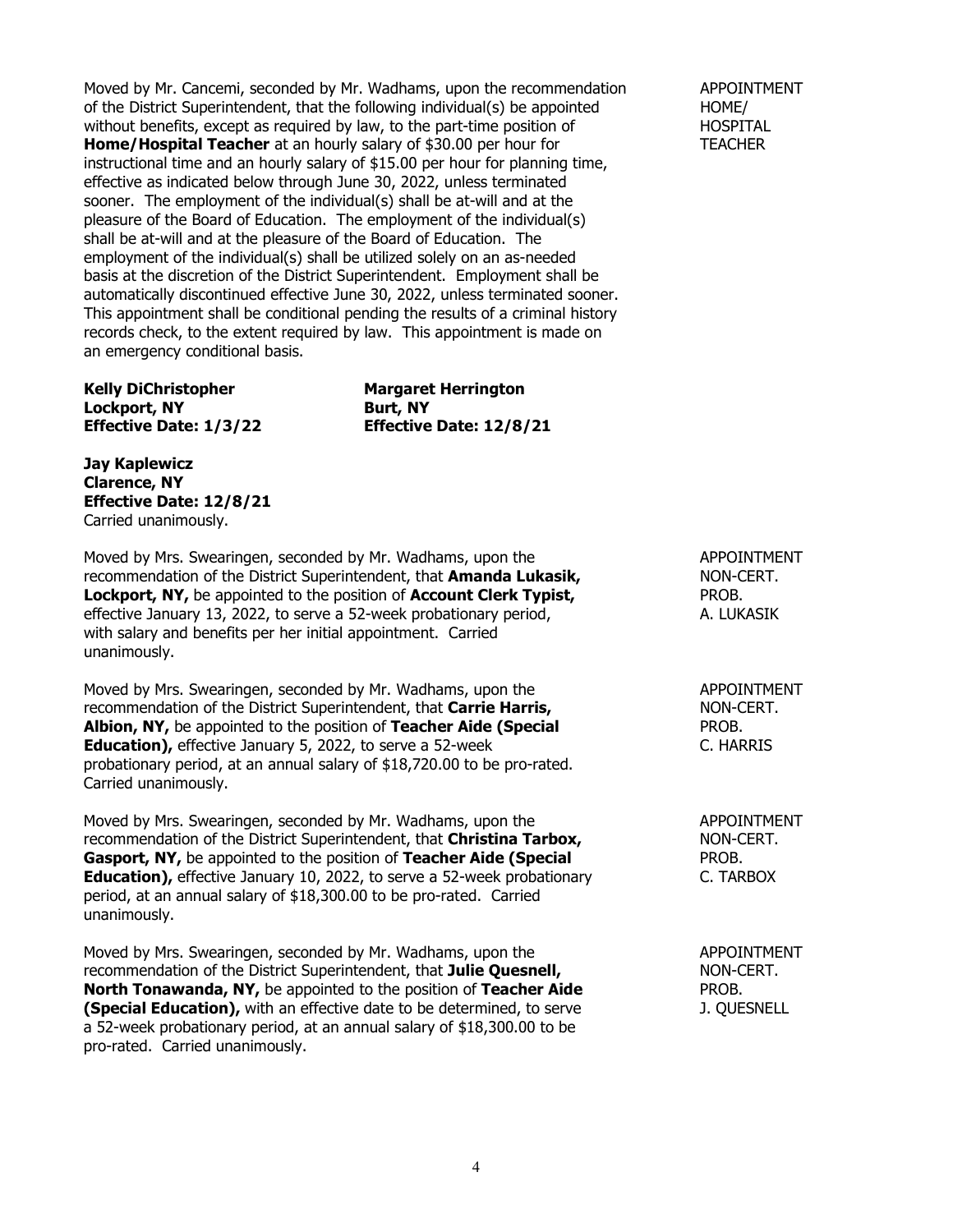Moved by Mrs. Swearingen, seconded by Mr. Wadhams, upon the APPOINTMENT recommendation of the District Superintendent, that **Brittny Robinson,** NON-CERT. **Niagara Falls, NY,** be appointed to the position of **Teacher Aide** B. ROBINSON **(Personal Care),** effective December 20, 2021 through June 30, 2022, unless terminated sooner, at an hourly salary of \$14.50. Carried unanimously.

Moved by Mrs. Swearingen, seconded by Mr. Wadhams, upon the APPOINTMENT APPOINTMENT<br>
recommendation of the District Superintendent. that **Isabella** recommendation of the District Superintendent, that **Isabella** NON-CERT.<br> **Annecharico, Medina, NY,** be appointed to the position of **NATILY ANNECHARICO Annecharico, Medina, NY, be appointed to the position of Teacher Aide (Personal Care),** effective January 3, 2022 through June 30, 2022, unless terminated sooner, at an hourly salary of \$14.50. Carried unanimously.

Moved by Mrs. Swearingen, seconded by Mr. Wadhams, upon APPOINTMENT the recommendation of the District Superintendent, that **Jenna** NON-CERT. **VanWycke, Teacher Aide (Special Education), having PERMANENT PERMANENT** successfully completed her probationary period, be appointed to  $\qquad \qquad$  J. VANWYCKE permanent status, effective February 7, 2022. Carried unanimously.

Moved by Mrs. Swearingen, seconded by Mr. Wadhams, upon APPOINTMENT the recommendation of the District Superintendent, that **Judith** NON-CERT. **Czapla, Cleaner,** having successfully completed her probationary **PERMANENT** period, be appointed to permanent status, effective February 18, 2022. J. CZAPLA Carried unanimously.

Moved by Mrs. Swearingen, seconded by Mr. Wadhams, upon the APPOINTMENT recommendation of the District Superintendent, that **Doreen Schafer,** Non-CERT.<br> **Teacher Aide (Special Education)**, having successfully completed The RERMANENT **Teacher Aide (Special Education),** having successfully completed PERMANENT<br>
Ner probationary period, be appointed to permanent status, effective **PERMANENT** her probationary period, be appointed to permanent status, effective February 21, 2022. Carried unanimously.

Moved by Mrs. Swearingen, seconded by Mr. Wadhams, upon the APPOINTMENT recommendation of the District Superintendent, that Lydia Bilotta, NON-CERT. **Teacher Aide (Special Education),** having successfully completed PERMANENT her probationary period, be appointed to permanent status, effective Theorem C. BILOTTA February 28, 2022. Carried unanimously.

Moved by Mr. Kropp, seconded by Mr. Wadhams, upon the recommendation APPOINTMENT<br>
of the District Superintendent, that the following individuals are hereby VOLUNTEER of the District Superintendent, that the following individuals are hereby appointed to serve as **Volunteer** with no compensation, on an as-needed basis, as determined by the District Superintendent, to perform services including assisting students with individual and group lessons, observing students during academic activities and other related services and activities, and/or to promote and aid BOCES programs.

**Sheana Eckard Buffalo, NY Effective Dates: 1/3/22-5/31/22 Student at Niagara County Community College** Carried unanimously.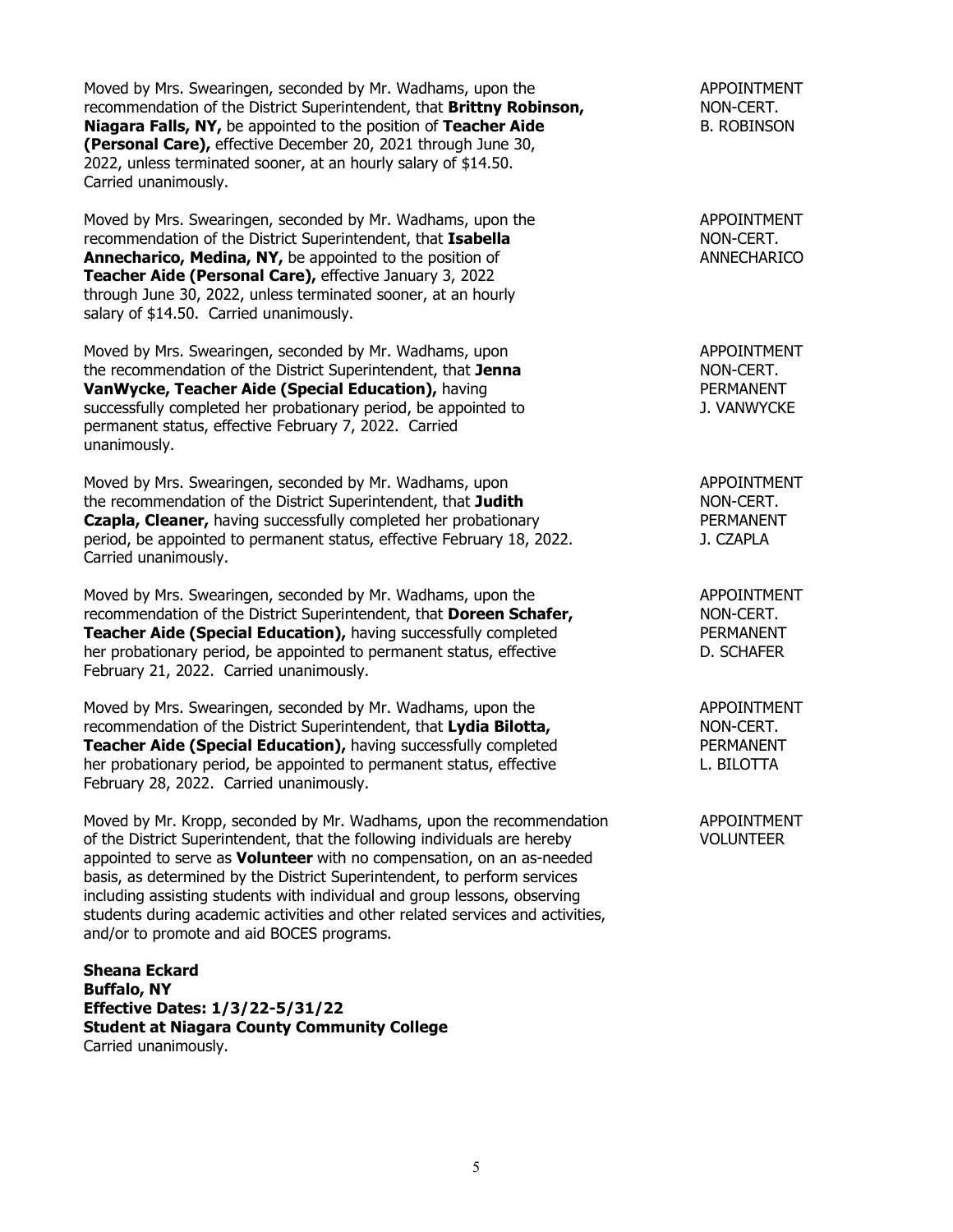Moved by Mr. Kropp, seconded by Mr. Wadhams, upon the recommendation APPOINTMENT of the District Superintendent, that **Bridget Galus, North Tonawanda,** BUILDING **NY,** be appointed, without benefits, except as required by law or contract, BASED by the position of **Building Based Substitute Teacher (Non-Certified)**, to the position of **Building Based Substitute Teacher (Non-Certified),** at a rate of \$150.00 per full day, effective December 13, 2021 while she TEACHER works in a scheduled building continuously. Employment shall automatically (NONbe discontinued effective June 30, 2022, unless employment is terminated CERTIFIED) sooner. Service shall be at-will and at the pleasure of the Board of B. GALUS Education. This resolution shall be administered by the District Superintendent. Carried unanimously.

Moved by Mr. Kropp, seconded by Mr. Wadhams, upon the recommendation APPOINTMENT of the District Superintendent, that the following individual(s) be appointed, SUBSTITUTE without benefits, except as required by law, to the position of **Substitute** TEACHER **Teacher (Non-Certified),** effective as indicated below, with services to be (NONutilized on an as-needed basis at the discretion of the District Superintendent, CERTIFIED) at a daily rate of \$105.00. Employment shall automatically be discontinued effective June 30, 2022, unless employment is terminated sooner. Service shall be at-will and at the pleasure of the Board of Education.

**Heather MacDonald Renee Haase**<br> **Medina, NY Renewanda, M Effective Date: 11/30/21 Effective Date: 12/10/21** Carried unanimously.

**Medina, NY Tonawanda, NY**

Moved by Mr. Kropp, seconded by Mr. Wadhams, upon the recommendation APPOINTMENT of the District Superintendent, that **Daniela Ball, Lewiston, NY**, be appointed, SUBSTITUTE without benefits, except as required by law or contract, to the position of **Per** TEACHER **Diem Substitute Teacher (Non-Certified),** at a rate of \$175.00 per full day, (NON-<br>effective January 3, 2022 while she works in a scheduled assignment in English CERTIFIED) effective January 3, 2022 while she works in a scheduled assignment in English CERTIFI<br>as a New Language continuously. Upon completion of thirty (30) cumulative D. BALL as a New Language continuously. Upon completion of thirty (30) cumulative days of work, the rate will be \$207.50 per full day. The assignment is anticipated to be through April 8, 2022. Upon completion of the assignment, Ms. Ball will revert to Building Based Substitute at a rate of \$150.00 per full day. Employment shall automatically be discontinued effective June 30, 2022, unless employment is terminated sooner. Service shall be at-will and at the pleasure of the Board of Education. This resolution shall be administered by the District Superintendent. Carried unanimously.

Moved by Mr. Cancemi, seconded by Mr. Kropp, upon the recommendation of APPOINTMENT<br>the District Superintendent, that the following individual(s) be appointed, without SUBSTITUTE the District Superintendent, that the following individual(s) be appointed, without benefits, except as required by law, to the position of **Substitute Teacher Aide** TEACHER AIDE **(Non-Certified),** effective as indicated below, with services to be utilized on an (NONas-needed basis at the discretion of the District Superintendent, at a daily rate of CERTIFIED) \$84.00. Employment shall automatically be discontinued effective June 30, 2022, unless employment is terminated sooner. Service shall be at-will and at the pleasure of the Board of Education.

**Harold Gross Medina, NY Effective Date: 11/29/21** Carried unanimously.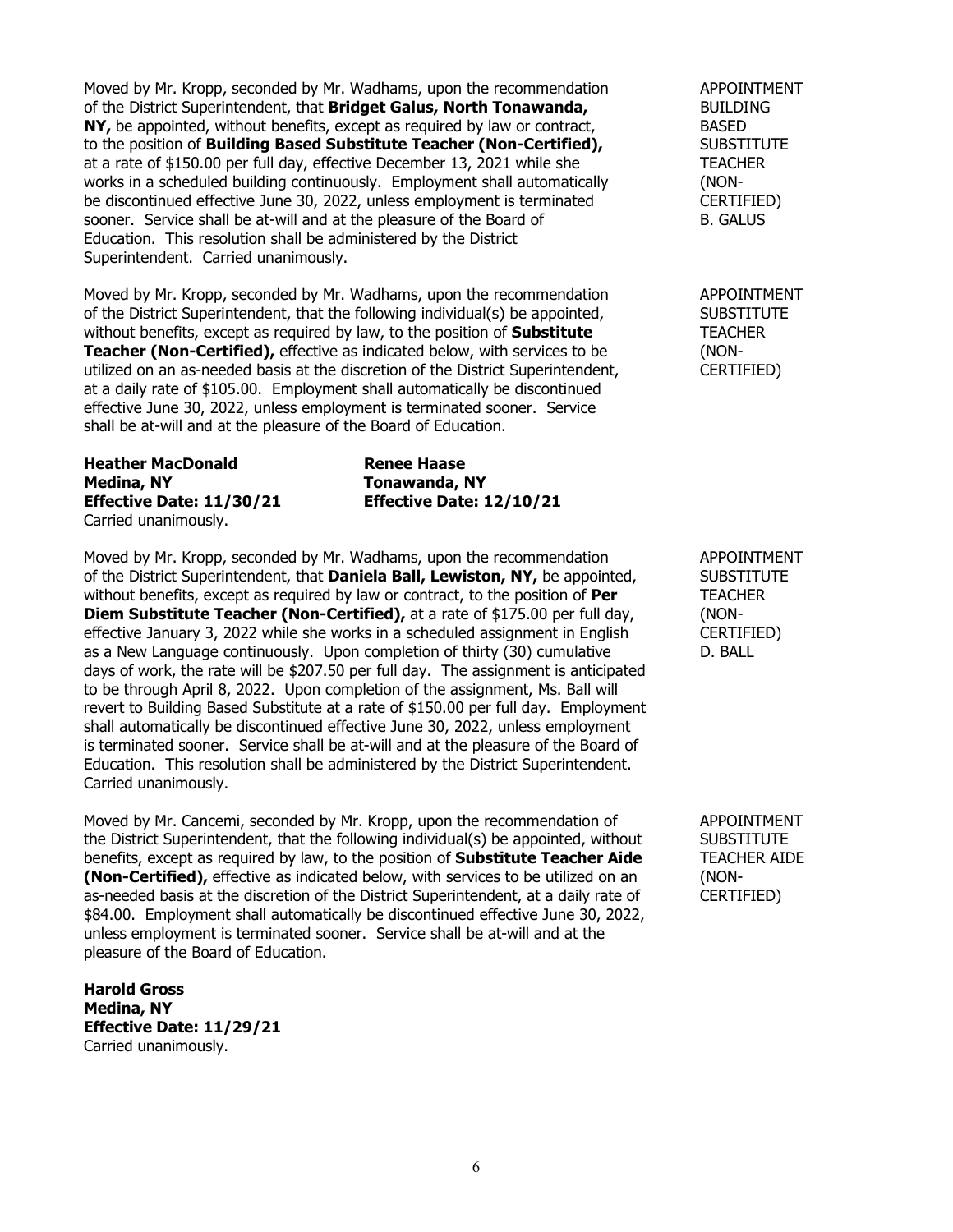Moved by Mr. Cancemi, seconded by Mr. Kropp, upon the recommendation of APPOINTMENT the District Superintendent, that the following individual(s) be appointed, SUBSTITUTE without benefits, except as required by law, to the position of **Substitute** CLERICAL **Clerical,** effective as indicated below, with services to be utilized on an as-needed basis at the discretion of the District Superintendent, at an hourly rate of \$14.00. Employment shall automatically be discontinued effective June 30, 2022, unless employment is terminated sooner. Service shall be at-will and at the pleasure of the Board of Education.

## **Haley Strassburg North Tonawanda, NY Effective Date: 12/16/21** Carried unanimously.

Moved by Mr. Cancemi, seconded by Mr. Kropp, upon the recommendation CONFERENCE of the District Superintendent, that the following conference requests be REQUESTS approved:

- a) **Melanie Conley,** Leadership Niagara Conference, Niagara Falls, NY, January 14-15, 2022. No cost to BOCES.
- b) **Michael Mann,** ACTEA Zone 1 Winter Advancement Conference, Amherst, NY, February 3-4, 2022. Est. cost: \$99.00.
- c) **Melanie Conley,** Leadership Niagara Conference, Niagara Falls, NY, June 9-10, 2022. No cost to BOCES. Carried unanimously.

Moved by Mr. Cancemi, seconded by Mr. Kropp, that the Orleans/Niagara CONTINUA-<br>BOCES authorizes the District Superintendent to continue health insurance TION OF BOCES authorizes the District Superintendent to continue health insurance TION OF coverage with BOCES contributions during the months of July and August coverage with BOCES contributions during the months of July and August 2022 for full-time Personal Care Aides who served through the end of the INSURANCE 2021-2022 school year and then work full-time in the BOCES 2022 extended FOR school year program. For such employees who work at least fifty percent PERSONAL (50%) of a regular full-time employee's schedule but less than seventy-five CARE percent (75%) of such a schedule during the extended school year program, AIDES the BOCES will make one-half of the premium contribution that the BOCES would make on behalf of a regular full-time employee, if the part-time employee applies for such coverage. A part-time employee who works less than fifty percent (50%) of a regular full-time employee's schedule is not eligible to be covered in this health insurance program. Carried unanimously.

Moved by Mr. Wadhams, seconded by Mr. Kropp, upon the recommendation FINANCIAL of the District Superintendent, that the Orleans/Niagara BOCES Board of REPORT EXTRA Education hereby acknowledges receipt of the Extra Classroom Activity CLASSROOM Fund Audit Report for the year ended June 30, 2021 and the Auditor's ACTIVITY FUND Findings and Evaluations. Carried unanimously. ENDED 6/30/21

Moved by Mr. Cancemi, seconded by Mr. Wadhams, upon the recommendation RESIGNATION of the District Superintendent, that the resignation of **Stephanie Bevacqua,** S. BEVACQUA of the District Superintendent, that the resignation of **Stephanie Bevacqua, Adult/Continuing Education Instructor,** be accepted effective at the end of the day on January 21, 2022. Carried unanimously.

Moved by Mr. Cancemi, seconded by Mr. Wadhams, upon the recommendation RESIGNATION of the District Superintendent, that the resignation of **Rebecca Rinker,** R. RINKER **Teacher Aide (Special Education),** be accepted effective at the end of the day on January 21, 2022. Carried unanimously.